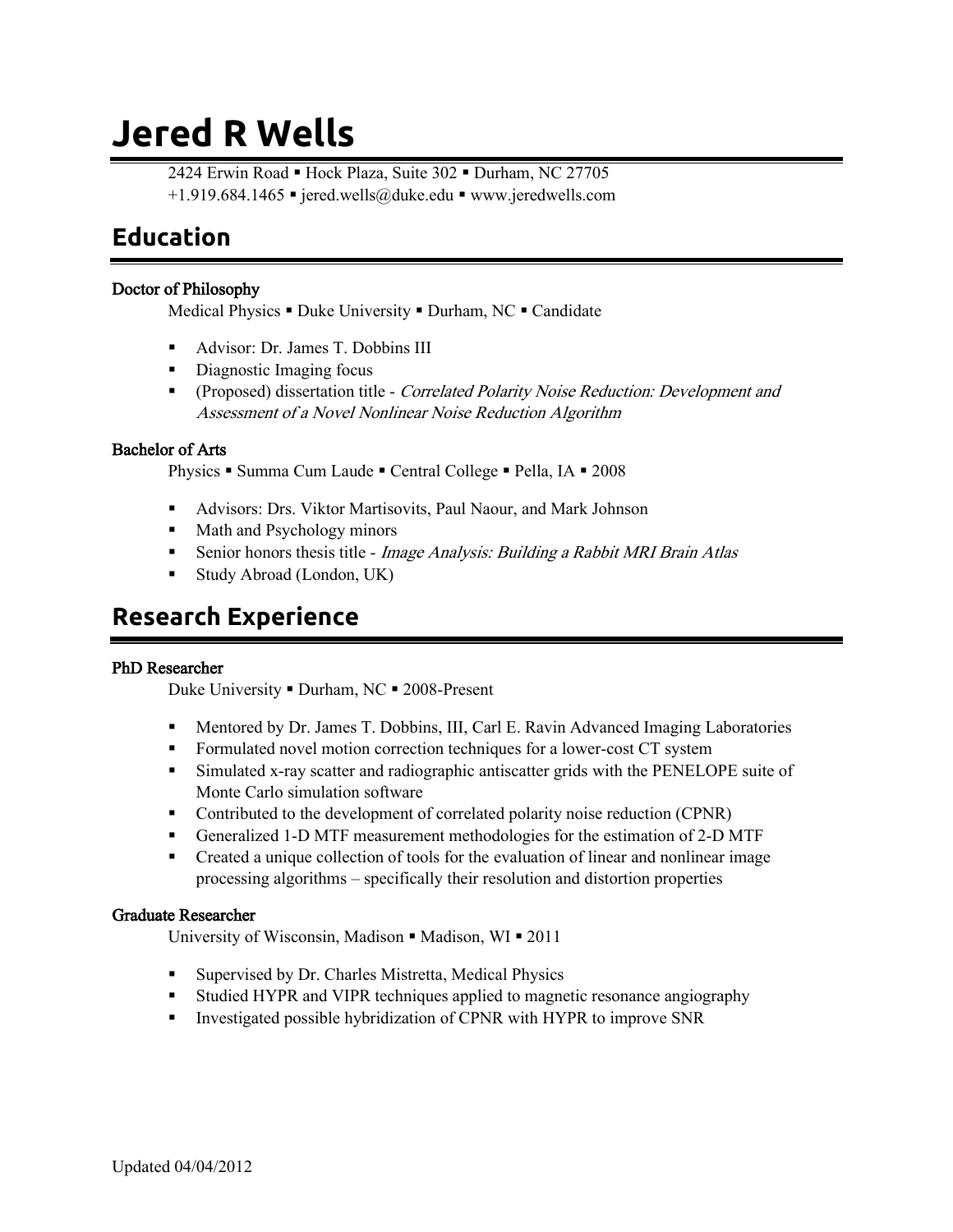#### Summer Intern

West Virginia University  $\blacksquare$  Morgantown, WV  $\blacksquare$  2007

- **Mentored by Drs. Bernard Schreurs and Susan Lemiux, WVU Center for Neuroscience**
- **Operated GE Signa Excite 3T MRI**
- Examined ventricular volume changes in the rabbit model of human Alzheimer's disease
- Used neuroscience software for data analysis (AFNI, FSL, etc.)
- Developed and programmed techniques for automated image segmentation and ventricular volume measurement using MATLAB

#### Honorary Laboratory Assistant

University College London  $\blacksquare$  London, UK  $\blacksquare$  2005

- **Supervised by Dr. Katherine Jeffery, Jeffery Laboratory**
- Observed experimental studies of the rat hippocampus and its role in spatial memory formation and retrieval tasks
- Assisted in data collection from in vivo hippocampal place cells
- Used MATLAB in data collection and analysis

### **Teaching Experience**

#### Graduate Teaching Assistant

Duke University • Durham, NC • 2010-2011

- Graduate-level Advanced Medical Imaging Physics [\(MEDPHY 331\)](https://sites.google.com/site/jeredwells/materials/MEDPHY331Syllabus2010.PDF)
- Implemented "one-minute essays" and blogs (see [Teaching Statement\)](https://sites.google.com/site/jeredwells/materials/Teaching_Statement_Jered_Wells.pdf)
- Conducted interactive test review sessions
- **Wrote homework assignments**
- Graded assignments, tests, and presentations
- Held regular office hours

#### Undergraduate Teaching and Laboratory Assistant

Central College · Pella, IA · 2006-2008

- Undergraduate-level General Physics I and II [\(PHYS](https://sites.google.com/site/jeredwells/materials/PHYS111Syllabus2006.PDF) 111 an[d PHYS 112\)](https://sites.google.com/site/jeredwells/materials/PHYS112Syllabus2006.PDF)
- Directed one out-of-class help session per week
- **Implemented practice quizzes and tests as teaching and discussion aids**
- Graded papers, homework, quizzes and tests (average of two assignments per week for 45 students)
- **Taught proper laboratory and experimental procedure**
- Led and guided experiments; Assessed weekly laboratory reports

#### Upward Bound Tutor-Counselor

Central College · Pella, IA · 2005

- Served under the [Central College Upward Bound Pre-College Program](http://www.central.edu/upwardbound)
- **Mentored 14 young men as a resident adviser**
- Taught introductory college-level physics and calculus to 16 high school students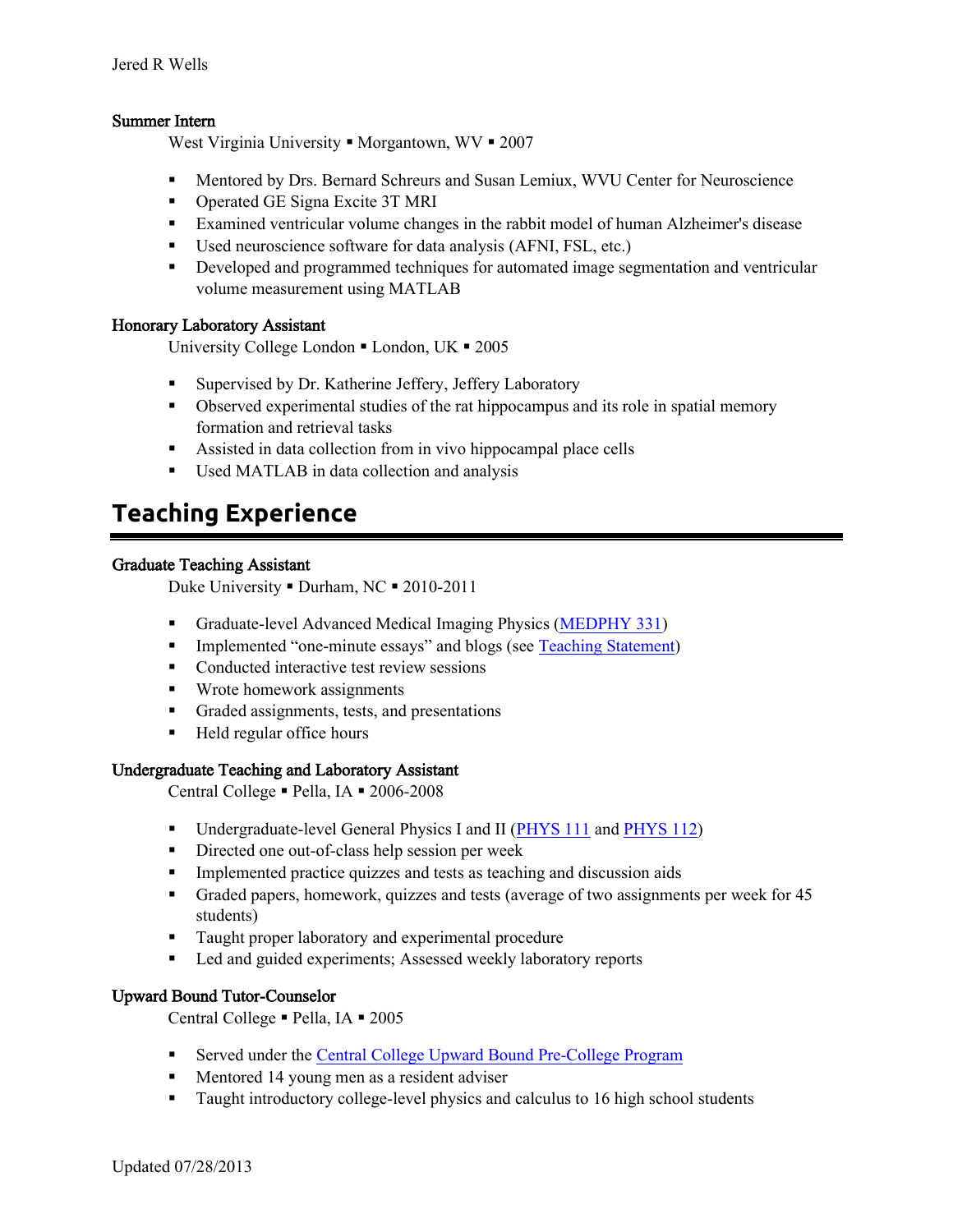- Designed physics laboratories covering general mechanics
- Coached, organized, and supervised athletic events, service projects, and field trips for 114 students [\(UB Summer Schedule 2005\)](https://sites.google.com/site/jeredwells/materials/Upward_Bound_2005_schedule.PDF)

### **Honors and Awards**

#### Duke University

Certificate in College Teaching **I**n progress Director's Award for Exemplary Service (Medical Physics) 2013 Carey E. Floyd Graduate Fellowship (Medical Physics) 2012 Excellence in Teaching Assistantship Award (Medical Physics) **•** 2011, 2012 NIH Cross-disciplinary Training Grant in Medical Physics (TG32 EB007185) = 2009-2011 Duke Medical Physics PhD Fellowship  $\blacksquare$  2008-2009

#### Central College

Richard J. Mentink Award in Physics  $\blacksquare$  2008 Psi Chi National Honor Society in Psychology = 2006-2008 Iowa Conference All-Academic Track Team 2006 Varsity Letter Award, Track and Field  $\blacksquare$  2005,2006 Alpha Zeta Mu Honor Society = 2005-2006 Central College Leadership Development Institute 2005 Collegiate All-American Scholar = 2005 H.S. Kuyper Full Tuition Scholarship  $\approx 2004-2008$ Robert C. Byrd Honors Scholar = 2004-2008 Thrivent Financial for Lutherans Scholarship 2004-2008 Dean's List **=** 2004-2008 National Dean's List **2004** State of Iowa Scholar = 2004

### **Leadership Activities**

#### Duke University

Carl E. Ravin Advanced Imaging Laboratories Student Representative 2012-Present Ad Hoc Reviewer, Medical Physics  $\blacksquare$  2012 Medical Physics Recruitment Committee **•** 2011-Present Medical Physics Student Handbook Executive Editor • 2009-2011 Medical Physics Student Advisory Board **-** 2009-2010 Medical Physics Liaison to the Graduate School Association **•** 2009-2010 Medical Physics Student Mentorship Coordinator = 2009-2010

#### Central College

Psi Chi Vice President (elect), Psi Chi President (*pro tempore*) **•** 2007 Campus Ministries Worship Team (bassist) 2006-2008 Campus Ministries Executive Team 2006-2008 Leadership Development Institute **-** 2005 Pietenpol Dormitory Hall Council **•** 2004-2005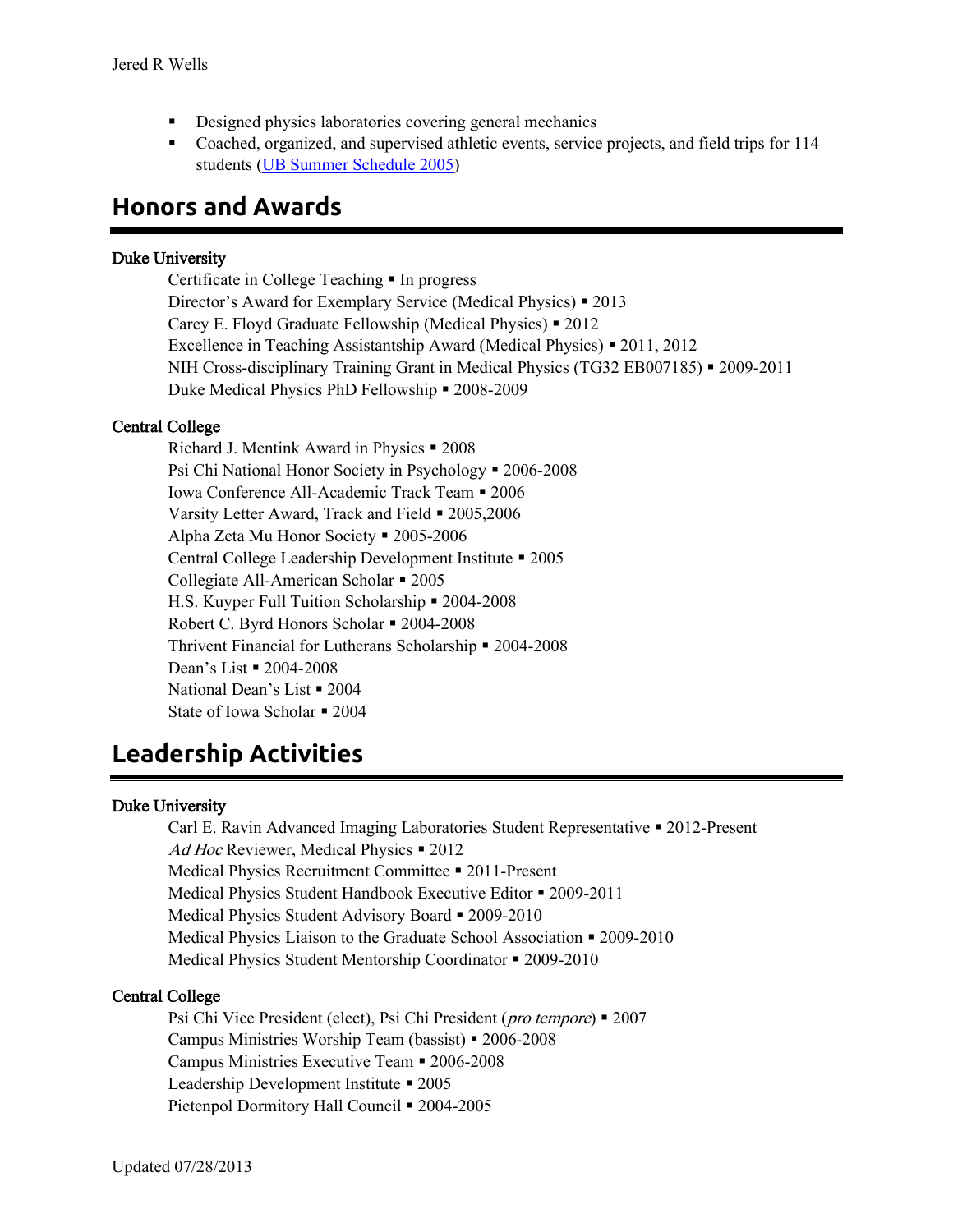Intervarsity Technology Team • 2004-2005 Central College Honors Program 2004-2008

### **Publications**

- Wells, J. R. & Dobbins, J. T. III. (2013). Frequency response and distortion properties of nonlinear image processing algorithms and the importance of imaging context. Medical Physics 40(9). [In press]
- Wells, J. R. & Dobbins, J. T. III. (2012). Estimation of the two-dimensional presampled modulation [transfer function of digital radiography devices using one-dimensional test objects.](http://online.medphys.org/resource/1/mphya6/v39/i10/p6148_s1) Medical Physics 39(10): 6148-6160.
- Lemieux, S. K., Smith-Bell, C. A., Wells, J. R., Ezerioha, N. M., Carpenter, J. S., Sparks, D. L. & Schreurs, B. G. (2010). [Neurovascular changes measured by time-of-flight MR angiography in](http://www.linkedin.com/redir/redirect?url=http%3A%2F%2Fwww%2Encbi%2Enlm%2Enih%2Egov%2Fpubmed%3Fterm%3DPMID%253A%252020677255&urlhash=kJtV)  [cholesterol-fed rabbits with cortical amyloid beta-peptide accumulation.](http://www.linkedin.com/redir/redirect?url=http%3A%2F%2Fwww%2Encbi%2Enlm%2Enih%2Egov%2Fpubmed%3Fterm%3DPMID%253A%252020677255&urlhash=kJtV) J Magn Reson Imaging 32(2): 306-314.

### **Presentations**

- Wells, J. R., Segars, W. P., & Dobbins, J. T. III. TH-A-103-10 : Improved Segmentation of Low-Contrast Fibroglandular Structures in High-Noise Breast CT Volumes for XCAT Modeling. 55<sup>th</sup> Annual Meeting of the AAPM, 2013 August 4-8, Indianapolis, IN. Hendee, W. R. (Ed.). (Oral presentation)
- Wells, J. R. & Dobbins, J. T. III. TU-A-218-01: Estimation of the 2-D presampled MTF of a digital flat [panel detector using an edge test device.](http://online.medphys.org/resource/1/mphya6/v39/i6/p3894_s1)  $54<sup>th</sup>$  Annual Meeting of the AAPM, 2012 July 29 – August 2, Charlotte, NC. Hendee, W. R. (Ed.). Medical Physics 39(6): 3894. (Oral presentation)
- Wells, J. R. & Dobbins, J. T. III. A closed-form, analytical solution to 3-D motion correction in lowercost CT. MEDPHY 370: Frontiers in Biomedical Science; 2012 April 4, Duke University, Durham, NC. (Invited Presentation)
- Wells, J. R., Segars, W. P., Kigongo, C. J. N. & Dobbins, J. T. III. A new approach to motion correction applied to lower-cost CT for the developing world. 2010 Memphis Bioimaging Symposium, 2010 November 4-5, Memphis, TN. (Poster presentation - Honorable Mention)
- Wells, J. R., Segars, W. P., Frush, D. P., McAdams, H. P., Kigongo, C. J. N. & Dobbins, J. T. III. A postacquisition motion correction strategy for lower-cost computed tomography for the developing world. 2010 NIBIB Training Grantees Meeting, 2010 June 24-25, Bethesda, MD. (Invited presentation)

# **Conference Proceedings**

Wells, J. R. & Dobbins, J. T. III. Preliminary investigation of the frequency response and distortion [properties of nonlinear image processing algorithms.](http://spie.org/x648.xml?product_id=2008549) SPIE Medical Imaging 2013, Physics of Medical Imaging; 2013 February 9-14; Lake Buena Vista, FL. Nishikawa, R. M. & Whiting, B. R. (Eds.), 8668. Bellingham, WA: SPIE – The International Society for Optical Engineering; 2013 March. (Oral presentation)